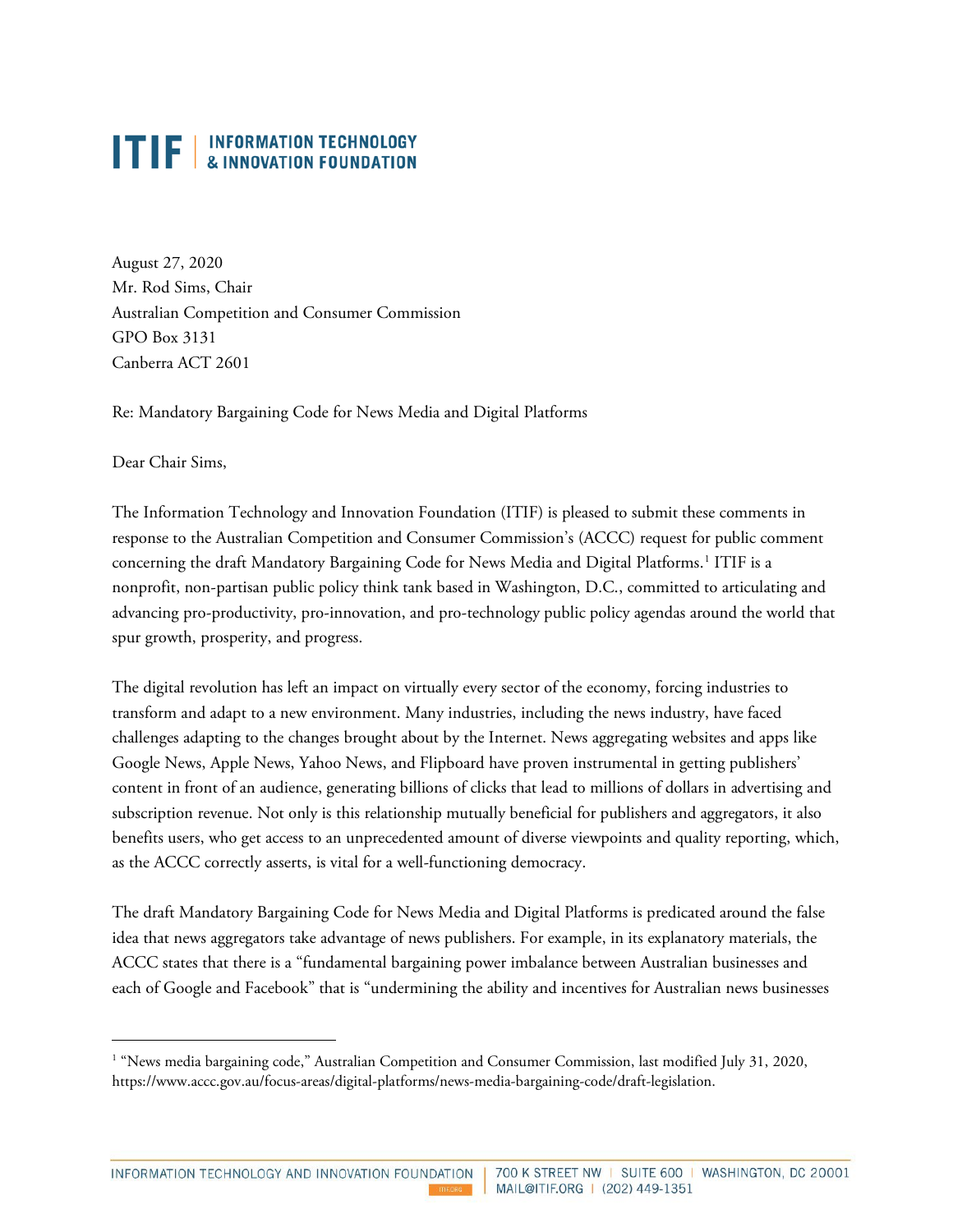to produce news content." These statements suggest the ACCC does not correctly recognize the enormous benefit publishers derive from aggregators' services.

In recent years, other countries have tried to force aggregators to pay for news content, and these attempts have revealed the fatal flaws and backward logic of such a system. When governments impose a new cost on aggregators, this changes the incentives for those aggregators to continue providing their services, or to provide them in the same way they used to. For example, in Germany, Google responded to an addendum to copyright law that would require news aggregators to pay news publishers for using certain content by requiring publishers to proactively opt-in to Google News, instead of its usual opt-out system, meaning publishers' content would not automatically show up on Google News and would therefore receive far fewer clicks. Google also stopped displaying news snippets and preview images in the country. As a result, traffic from Google search results for articles published by Germany's largest publishers decreased by 40 percent and traffic from Google News decreased by 80 percent.<sup>[2](#page-1-0)</sup> After Spain passed a similar law requiring aggregators to pay publishers for linking to their content, Google decided to stop offering Google News, causing traffic to Spanish publishers to fall by approximately 6 percent, and traffic to smaller publishers to fall 14 percent.<sup>[3](#page-1-1)</sup> Research by Harvard's Niemen Lab has found that attempts to make news aggregators pay for content reduce overall news consumption and traffic for news publishers when those aggregators stop providing or start limiting their services.[4](#page-1-2) Publishers see decreased revenue, and, as in Spain, this disproportionately impacts small publishers. Consumers also get less variety in the types of news they read.

In addition to ignoring the benefits publishers derive from news aggregators and the drawbacks of changing a system that works, the draft Code also relies on false ideas of the importance of original news content to digital platforms like Google and Facebook. The ACCC insists that, with their large Australian audiences, Google and Facebook derive a significant benefit from making Australian news content available to their users. But, while many Australians do use Google and Facebook's various services, news alone is an insignificant source of revenue for both platforms. Only about 4 percent of Facebook's News Feed is content

<span id="page-1-0"></span><sup>&</sup>lt;sup>2</sup> Harro Ten Wolde and Eric Auchard, "Germany's top publisher bows to Google in news licensing row," Reuters, November 5, 2014[, https://www.reuters.com/article/us-google-axel-sprngr/germanys-top-publisher-bows-to-google-in](https://www.reuters.com/article/us-google-axel-sprngr/germanys-top-publisher-bows-to-google-in-news-licensing-row-idUSKBN0IP1YT20141105)[news-licensing-row-idUSKBN0IP1YT20141105.](https://www.reuters.com/article/us-google-axel-sprngr/germanys-top-publisher-bows-to-google-in-news-licensing-row-idUSKBN0IP1YT20141105)

<span id="page-1-1"></span><sup>&</sup>lt;sup>3</sup> Anna Solana, "The Google News effect: Spain reveals the winners and losers from a 'link tax,'" ZDNet, August 14, 2015, [https://www.zdnet.com/article/the-google-news-effect-spain-reveals-the-winners-and-losers-from-a-link-tax/.](https://www.zdnet.com/article/the-google-news-effect-spain-reveals-the-winners-and-losers-from-a-link-tax/)

<span id="page-1-2"></span><sup>4</sup> Joshua Benton, "Google is threatening to kill Google News in Europe if Google goes ahead with its 'snippet tax,'" Nieman Lab, January 22, 2019[, https://www.niemanlab.org/2019/01/google-is-threatening-to-kill-google-news-in](https://www.niemanlab.org/2019/01/google-is-threatening-to-kill-google-news-in-europe-if-the-eu-goes-ahead-with-its-snippet-tax/)[europe-if-the-eu-goes-ahead-with-its-snippet-tax/.](https://www.niemanlab.org/2019/01/google-is-threatening-to-kill-google-news-in-europe-if-the-eu-goes-ahead-with-its-snippet-tax/)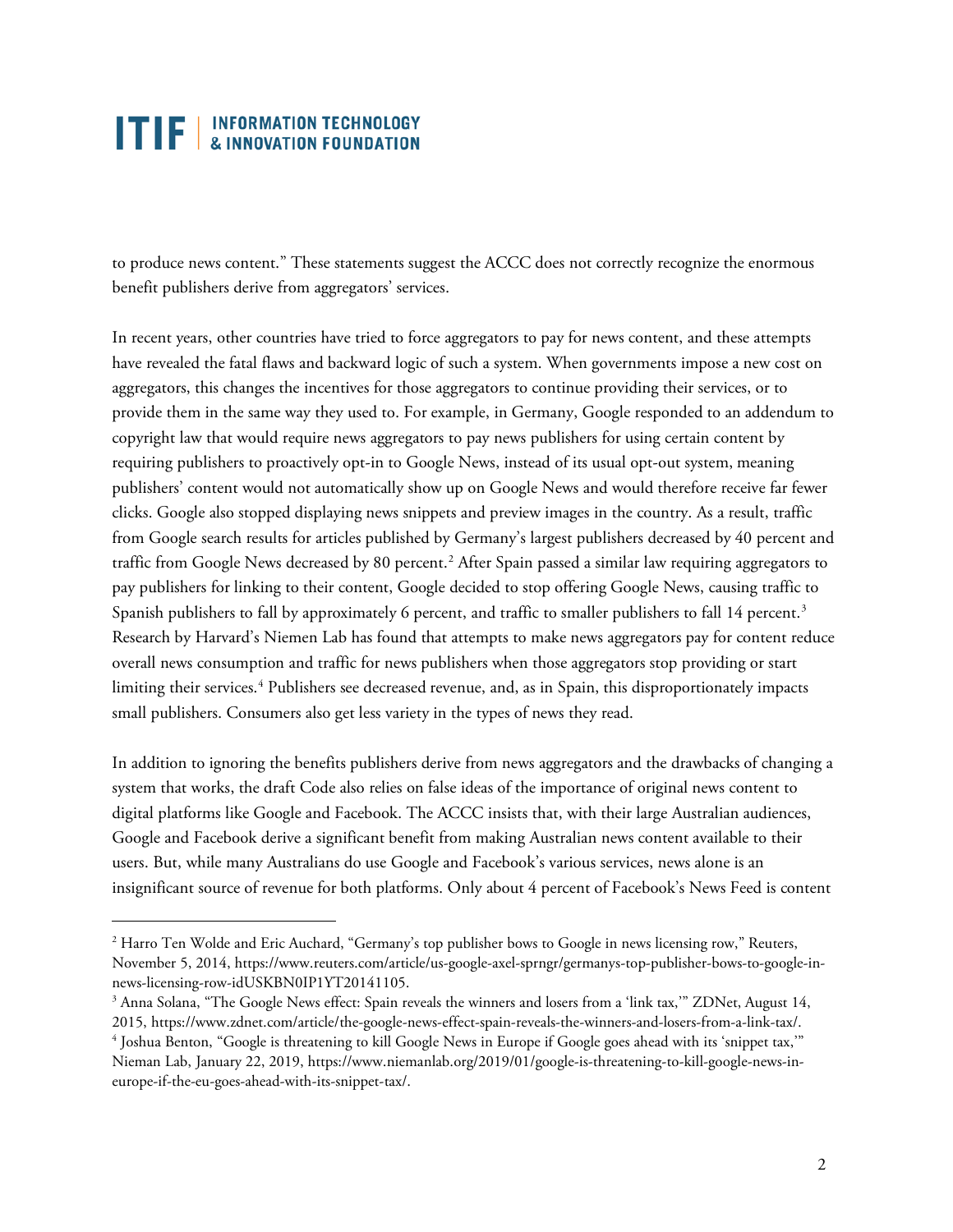from news publishers.<sup>[5](#page-2-0)</sup> Meanwhile, despite claims that news content accounts for 10 percent of queries and generates about 10 percent of Google's gross revenues in Australia, in reality, Google only generated around AU\$10 million in revenue—not profit—from advertising on news-related queries in Australia in 2019.<sup>[6](#page-2-1)</sup> Far more of Google's revenue comes from commercial queries: users searching for products they want to buy and clicking an ad. And in the last year, only 1 percent of total Google Search queries in Australia were newsrelated.

It would therefore be far easier than the Australian government and Australian news publishers might expect for Google and Facebook to remove Australian news content if they decide providing that content on their platforms is not worth the added cost of paying news publishers millions of dollars a year. This would benefit no one and would remove a key source of publishers' revenue in the form of clicks and advertising dollars and limit the quality and diversity of news that the Australian public can easily access online. News publishers already can opt out of Google News if they do not want to be included, and Facebook News Pages is an optin service for which publishers must actively apply.

Beyond the fundamental flaws of forcing news aggregators to pay for content, the draft Code contains several provisions that seem counterintuitive or would hinder the way news aggregators operate.

First, the Code unfairly targets just two news aggregators: Google and Facebook. The ACCC says "a digital platform must participate in the code if the Treasurer has made a determination specifying a designated digital platform corporation." The Australian government has already announced that the Code would apply to Google and Facebook, and according to the ACCC, the Treasurer is expected to specify several of Google and Facebook's services—including Facebook News Feed, Facebook News Tab, Instagram, Google Discover, Google News, and Google Search—as "digital platform services," which means the Code's requirement to pay publishers for news content would apply. But if the ACCC is concerned about the role of news aggregator, there is no reason to apply rules only to these two platforms. Applying rules to only these two, and not others, would distort the market.

<span id="page-2-0"></span><sup>5</sup> Editorial Board, "Facebook Shouldn't Have to Pay Publishers for News," Bloomberg, August 14, 2020, [https://www.bloomberg.com/opinion/articles/2020-08-14/australia-shouldn-t-make-facebook-and-google-pay](https://www.bloomberg.com/opinion/articles/2020-08-14/australia-shouldn-t-make-facebook-and-google-pay-publishers-for-news)[publishers-for-news.](https://www.bloomberg.com/opinion/articles/2020-08-14/australia-shouldn-t-make-facebook-and-google-pay-publishers-for-news)

<span id="page-2-1"></span><sup>6</sup> "A fact-based discussion about news online," Google Australia Blog, May 31, 2020,

[https://australia.googleblog.com/2020/05/a-fact-based-discussion-about-news.html.](https://australia.googleblog.com/2020/05/a-fact-based-discussion-about-news.html)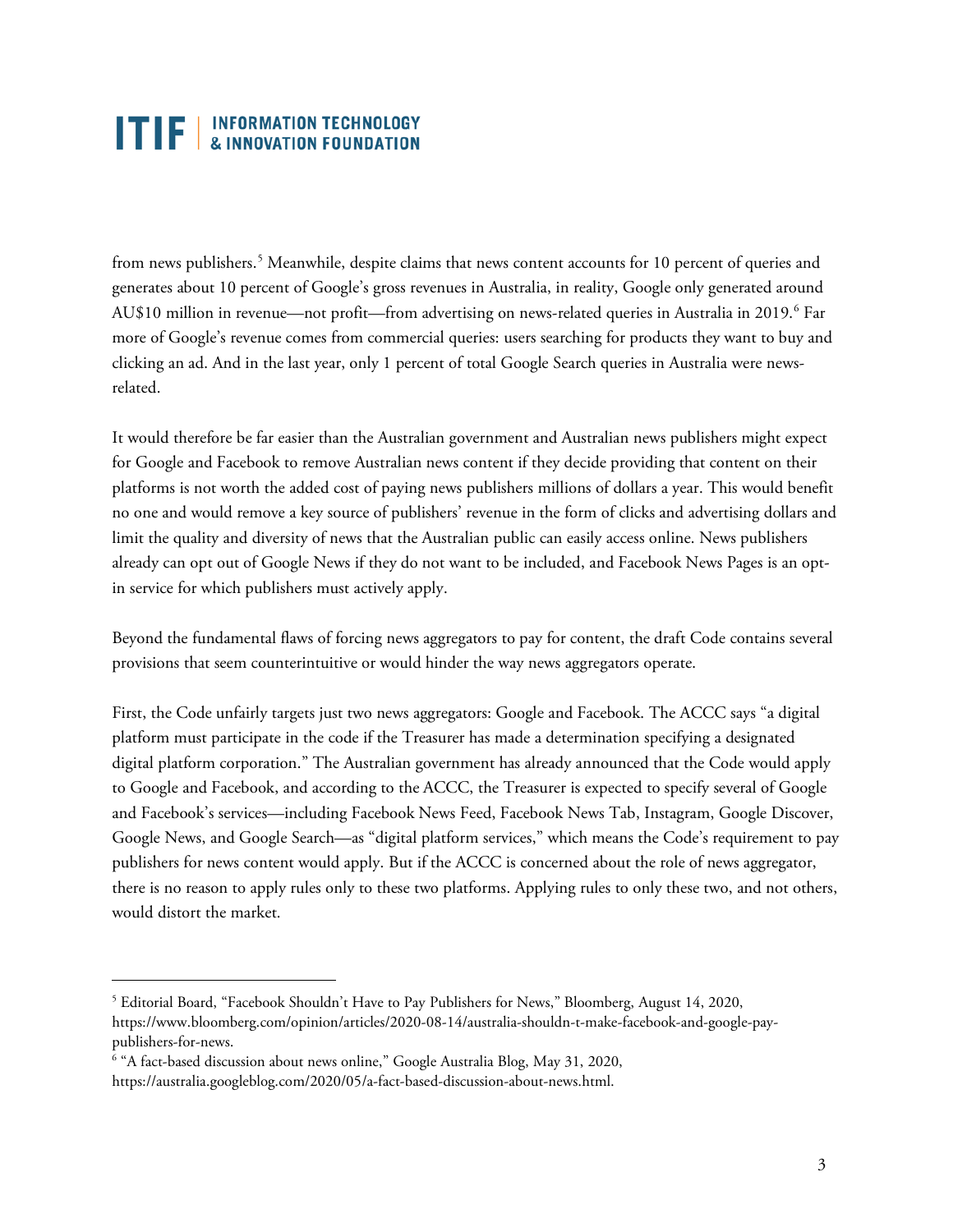Second, the Code requires platforms to turn over data about the news publishers' own users. Clause 52M requires digital platforms to annually share the following information with news publishers: the data the platform collects about the publisher's users, the platform's products and services that collect data about the publisher's users, the data the platform makes available to news publishers, how the data available to publishers differs from the data the platform collects on its users, and how the publisher can gain access to the data collected on its users and the data the platform makes available to news publishers. Nothing prevents news publishers from collecting their own data about their users, so it makes little sense for them to get that data instead from Google and Facebook. Moreover, from a tech neutrality standpoint, this also doesn't make sense; newsstands aren't required to collect and share data about their customers, so why should online news aggregators?

Third, Clauses 52N through Q require digital platforms to give notice of changes to their algorithms to news publishers 28 days before the change is made, or no later than 48 hours after the change is made if the change relates to a matter of urgent public interest. The 28-day notice period would slow down innovation and the responsiveness of these algorithms. Aggregators refrain from sharing certain information about their algorithms for a good reason: to prevent any individual or organization from gaming the system.

By forcing aggregators to share this information with news publishers, the draft Code would give an unfair advantage to existing news businesses. The qualifications a publisher must meet to become a "registered news business" exclude smaller websites, websites that do not predominately publish "core news content" but that may publish some news among other forms of content, and websites that do not operate predominately in Australia but that may include a significant number of Australian users among their global audience. Publishers that do meet the Code's qualifications of annual revenue exceeding AU\$150,000, operating primarily in Australia, and serving a predominately Australian audience would have an advantage over all other websites and publishers because they would be able to adjust more quickly to a change in Google search ranking or placement on Facebook's News Feed—artificially inflating their ranking—even when other websites may provide a better search result or when other content might better suit a Facebook user's interests.

The purpose of news aggregators is to serve users content that is most relevant to their interests. But the draft Code would force platforms to give unfair advantages to certain news publishers, prioritizing them over all other websites and content creators. Because of the obligations it places on digital platforms, the Code would stifle news aggregators' ability to continue to innovate and develop the many services they offer Australian